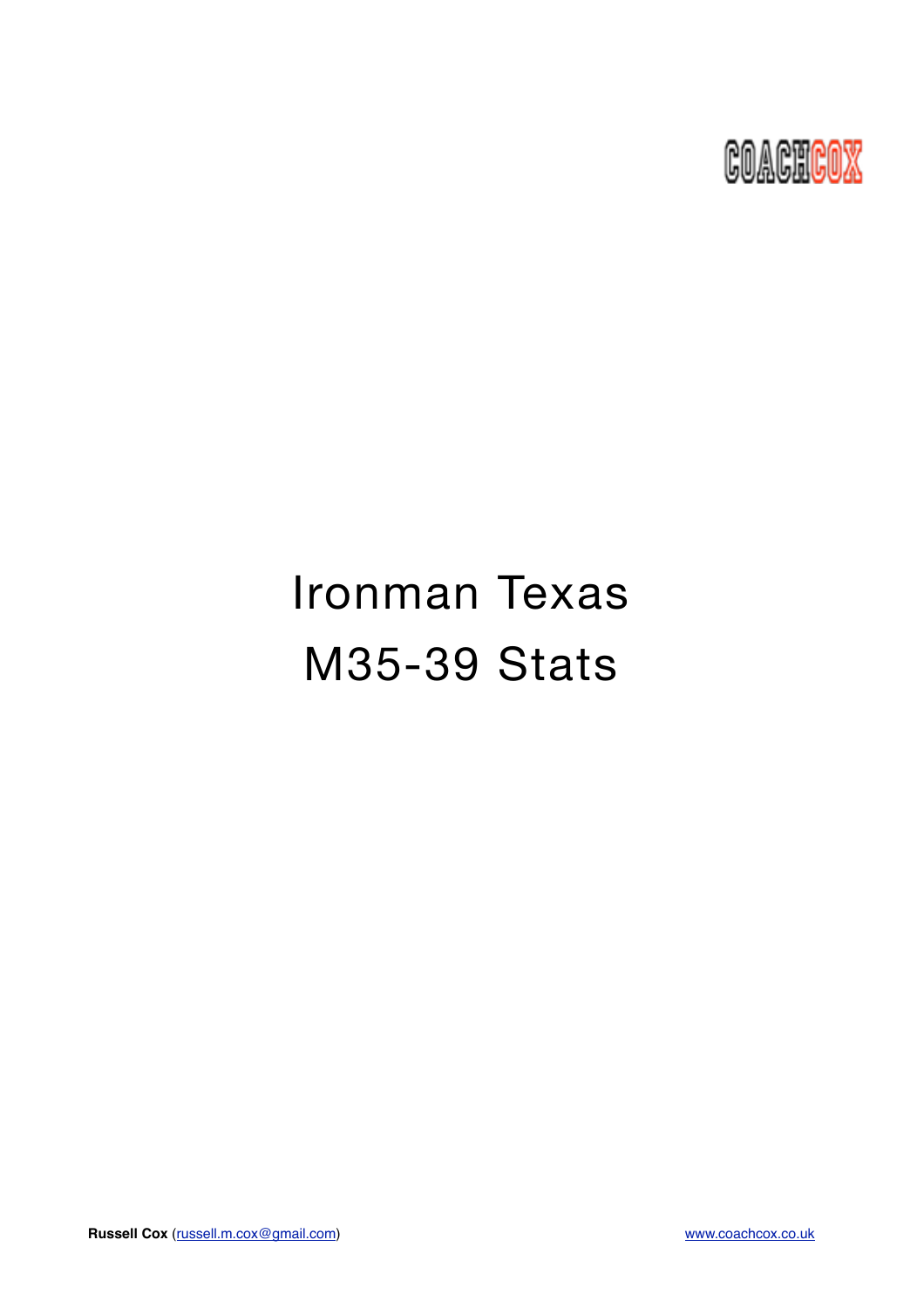## M35-39 Summary Statistics

| Year    | <b>Finishers</b> | M35-39 Finishers | Male Winner's Time | <b>Female Winner's Time</b> | <b>M35-39 Winner's Time</b> |
|---------|------------------|------------------|--------------------|-----------------------------|-----------------------------|
| 2011    | 2004             | 306              | 8:08:20            | 8:57:51                     | 8:55:33                     |
| 2012    | 2022             | 319              | 8:10:44            | 8:54:58                     | 9:27:00                     |
| 2013    | 2055             | 308              | 8:25:06            | 8:49:14                     | 9:12:21                     |
| Average | 2027             | 311              | 8:14:43            | 8:54:01                     | 9:11:38                     |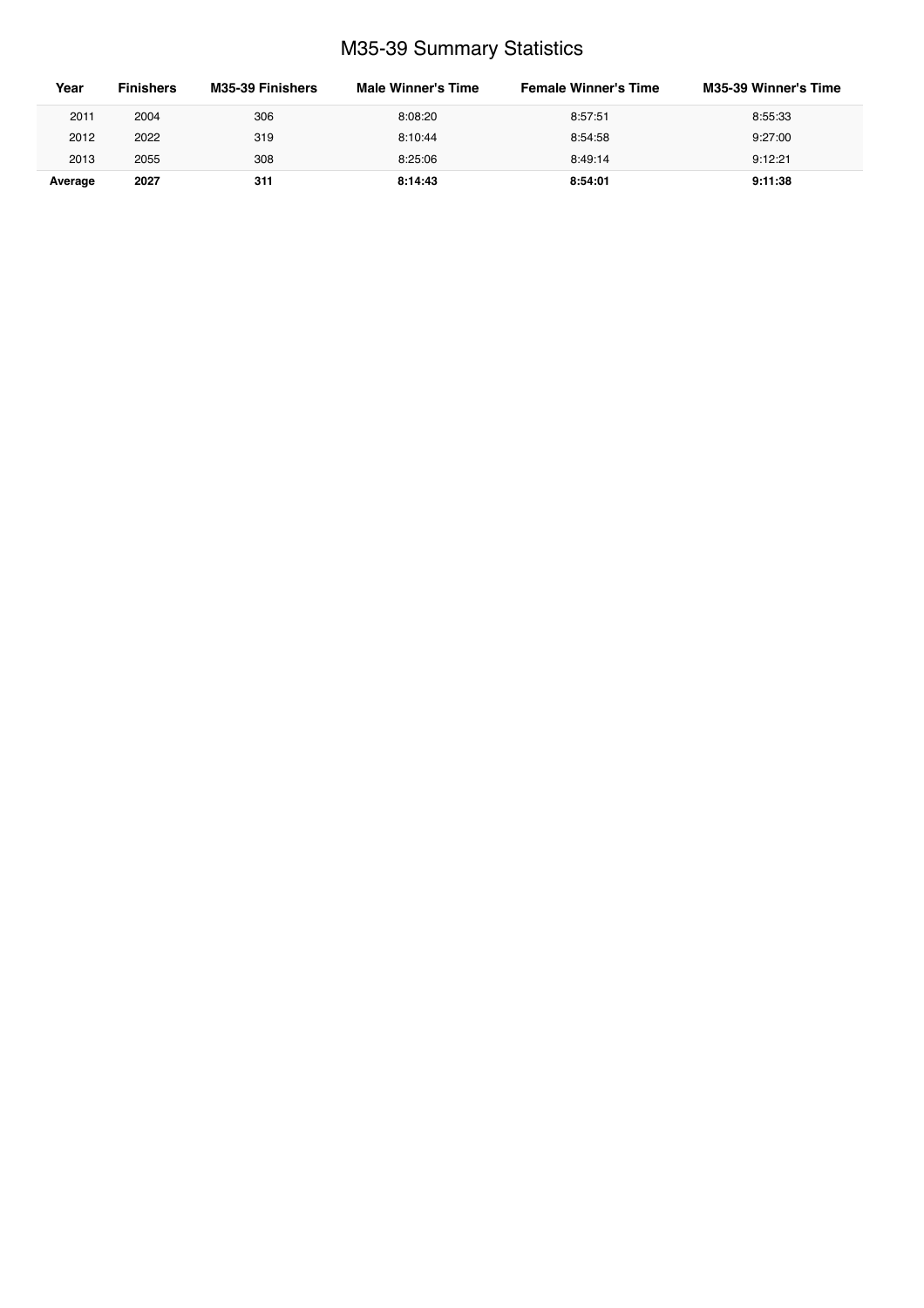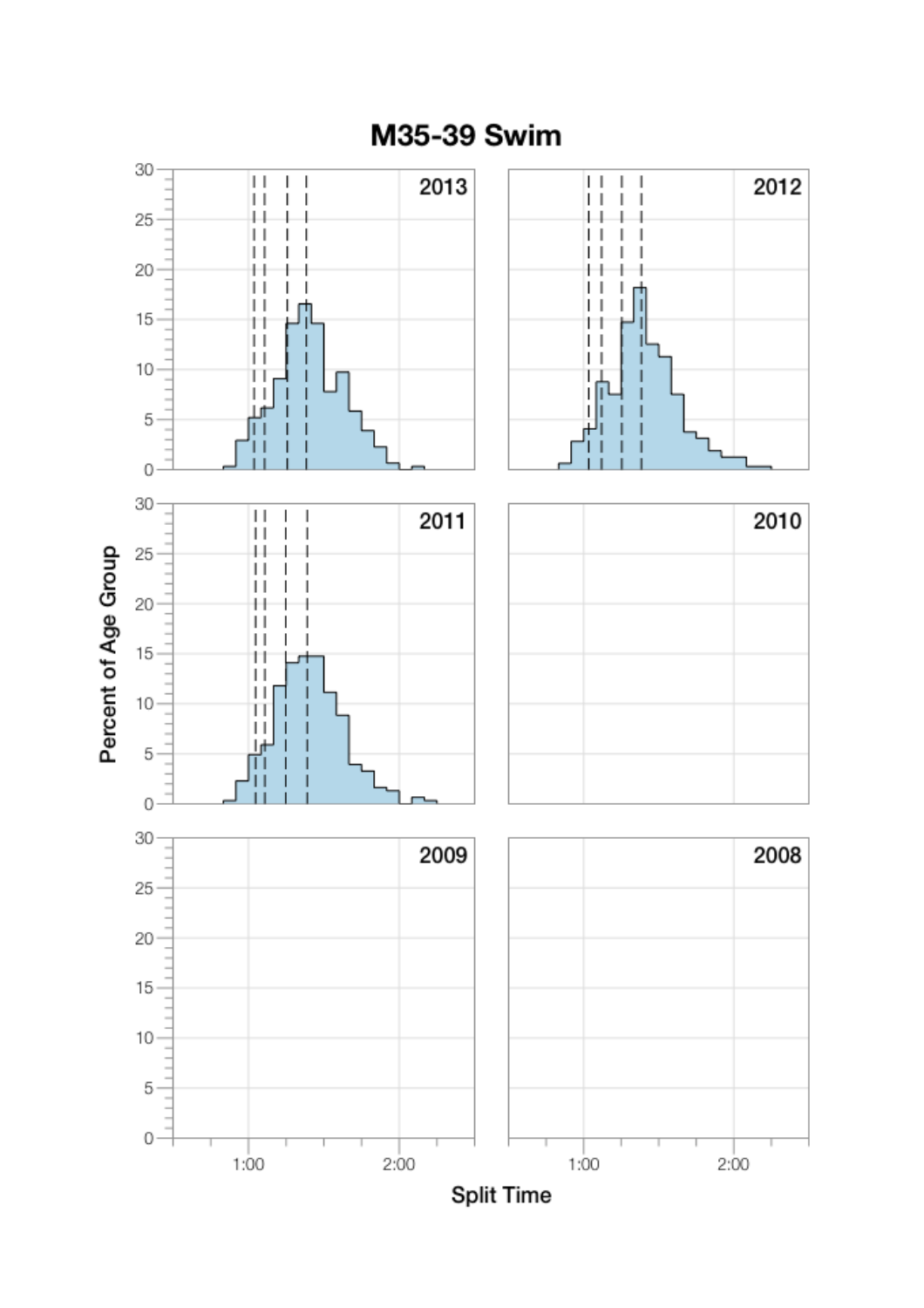

M35-39 Bike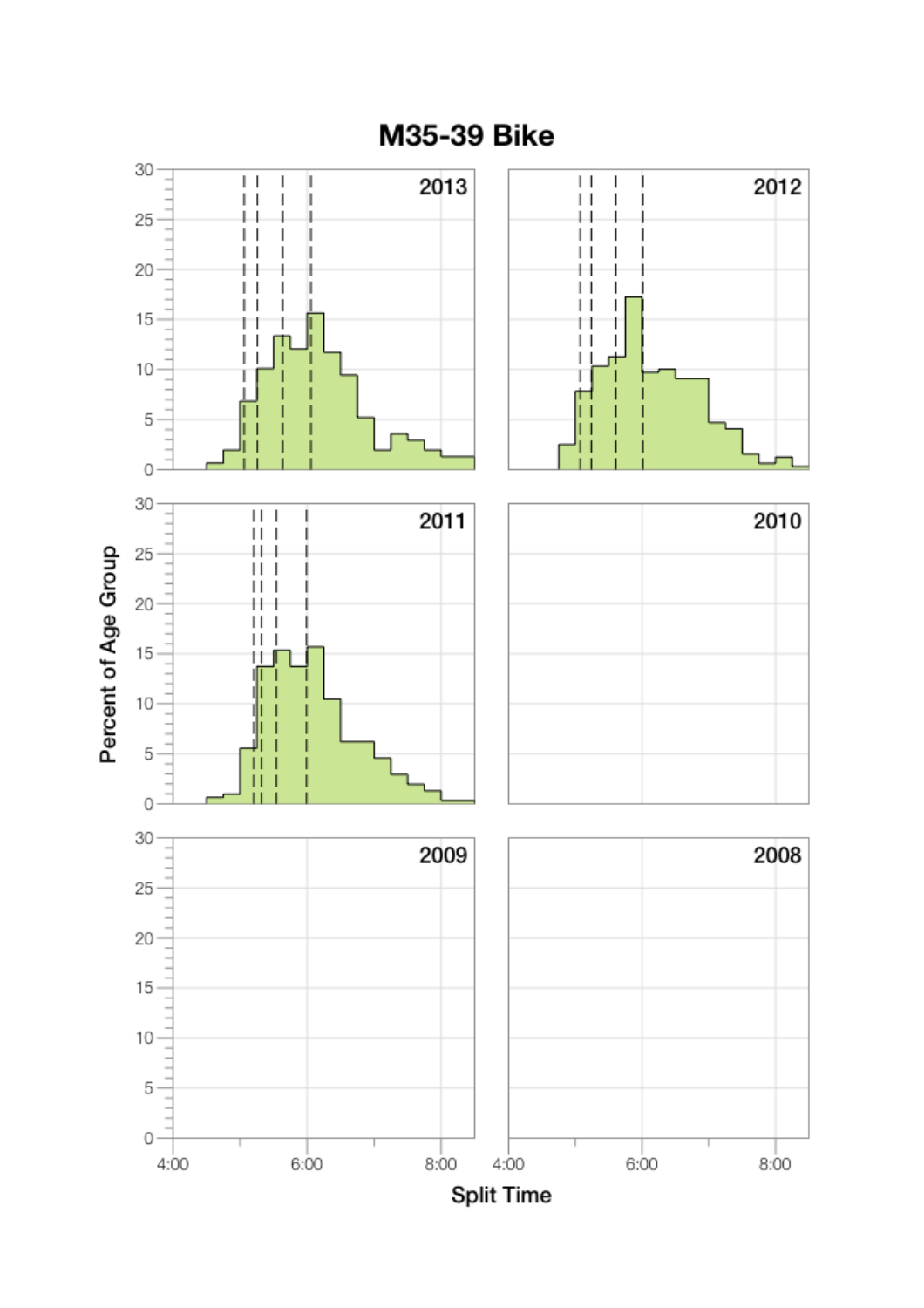

M35-39 Run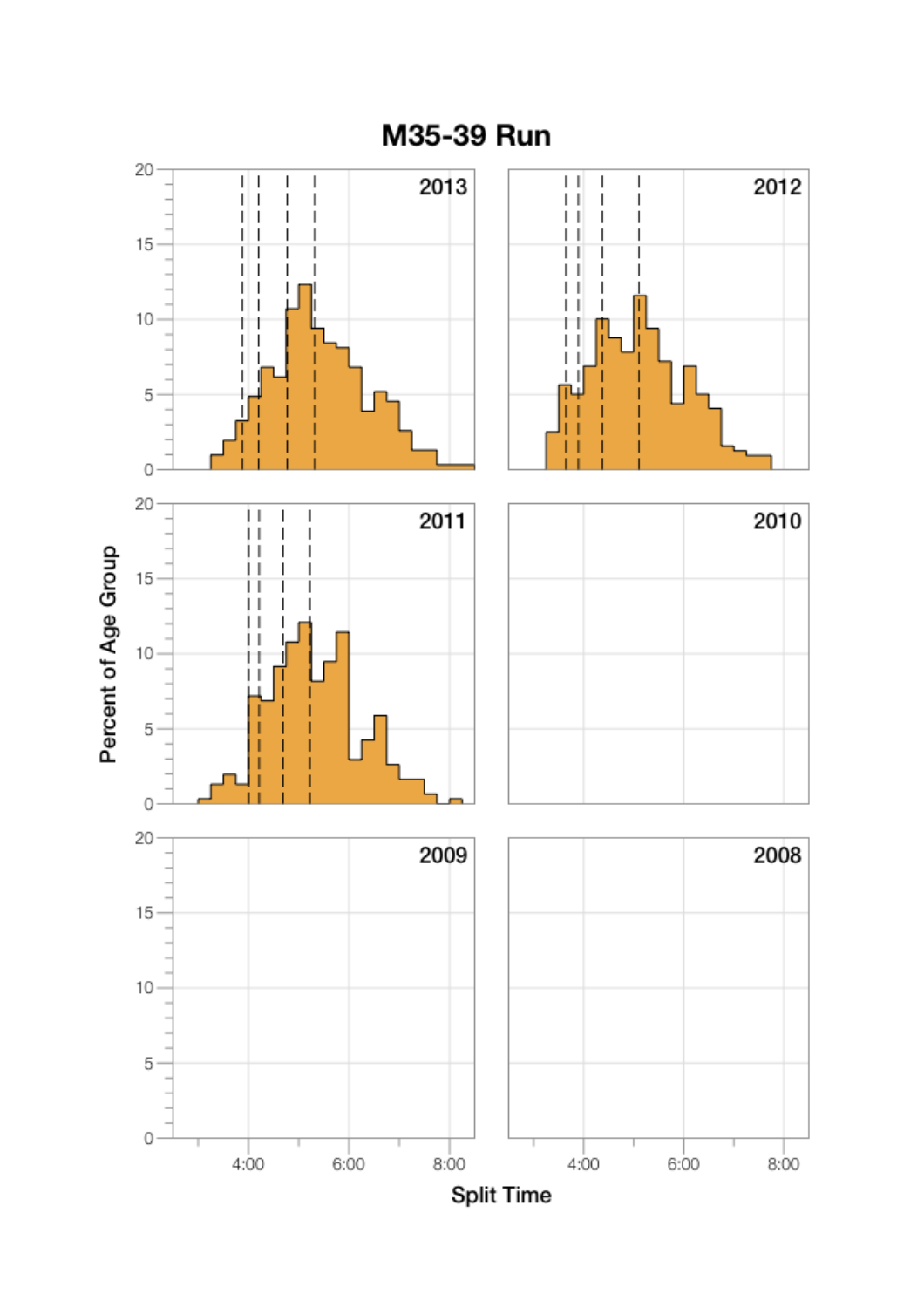

## M35-39 Overall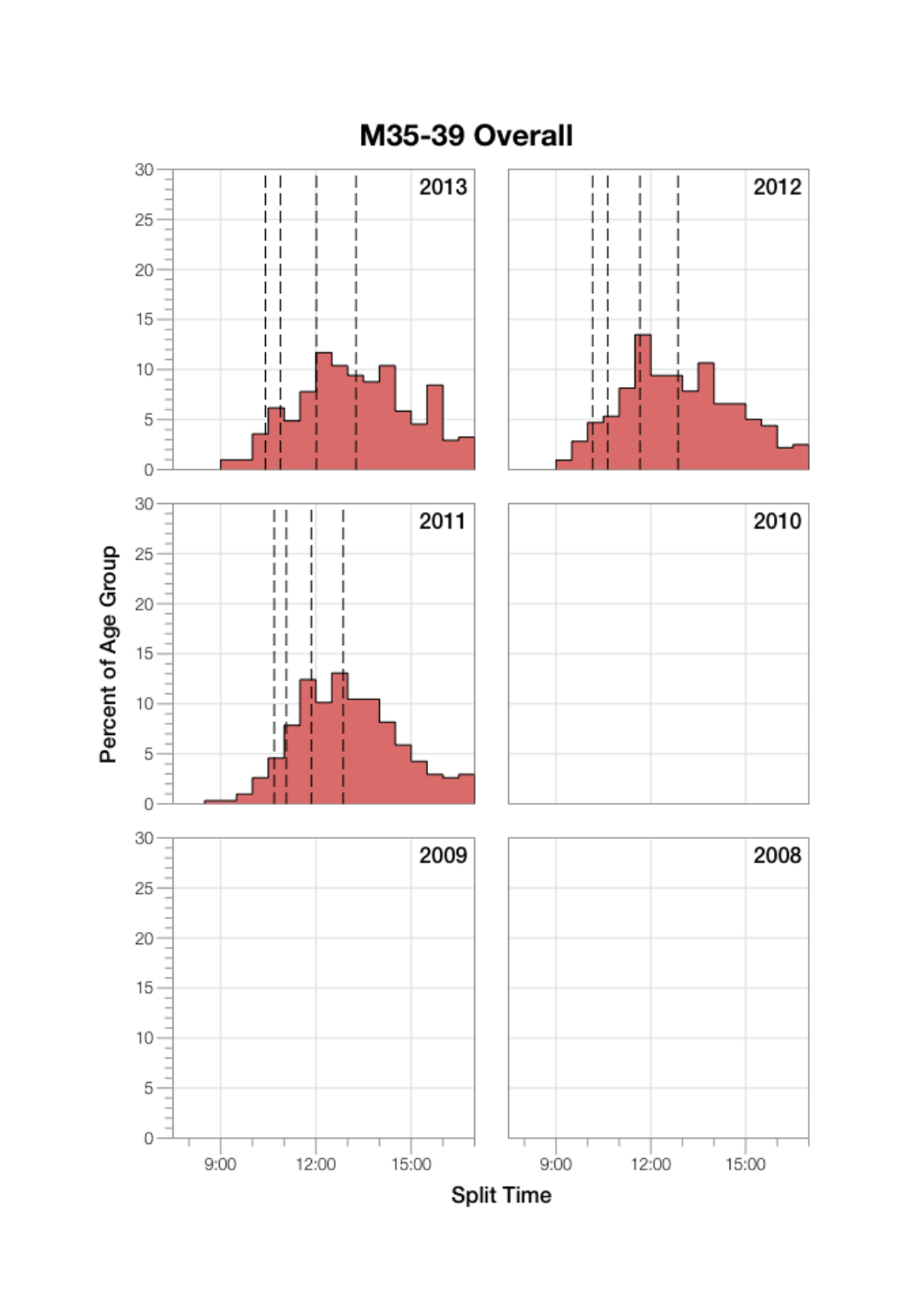

Year

M35-39 Fastest Splits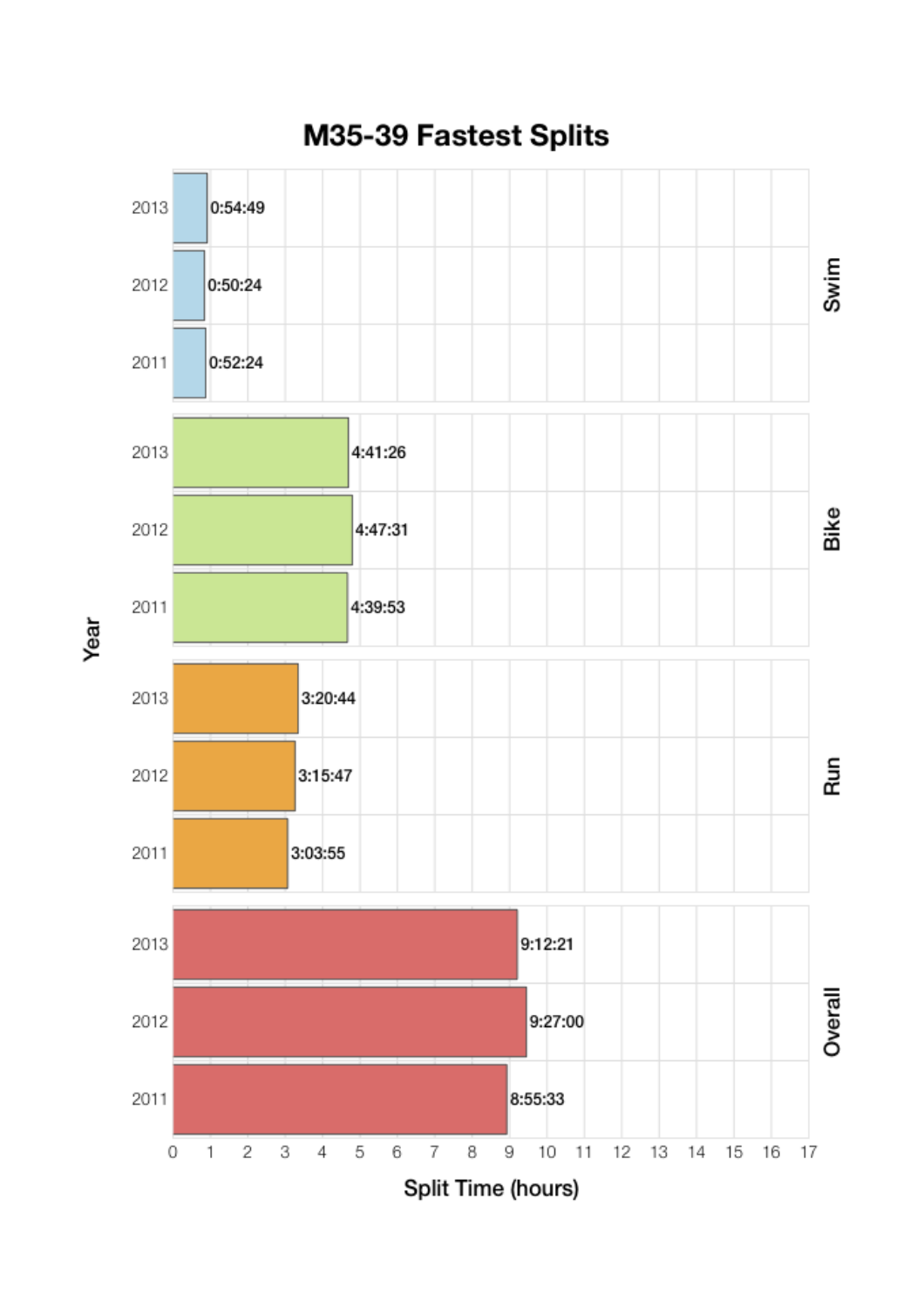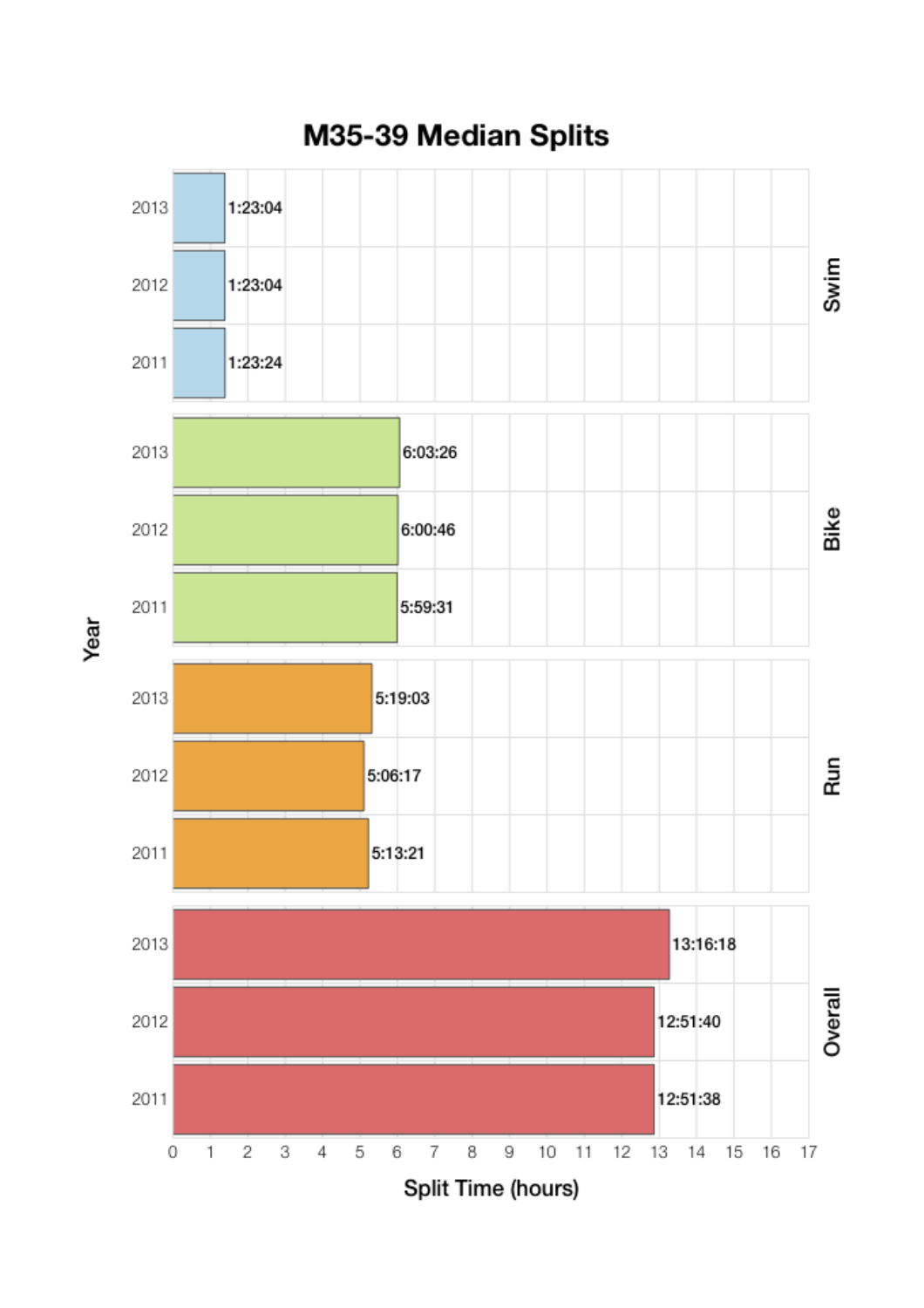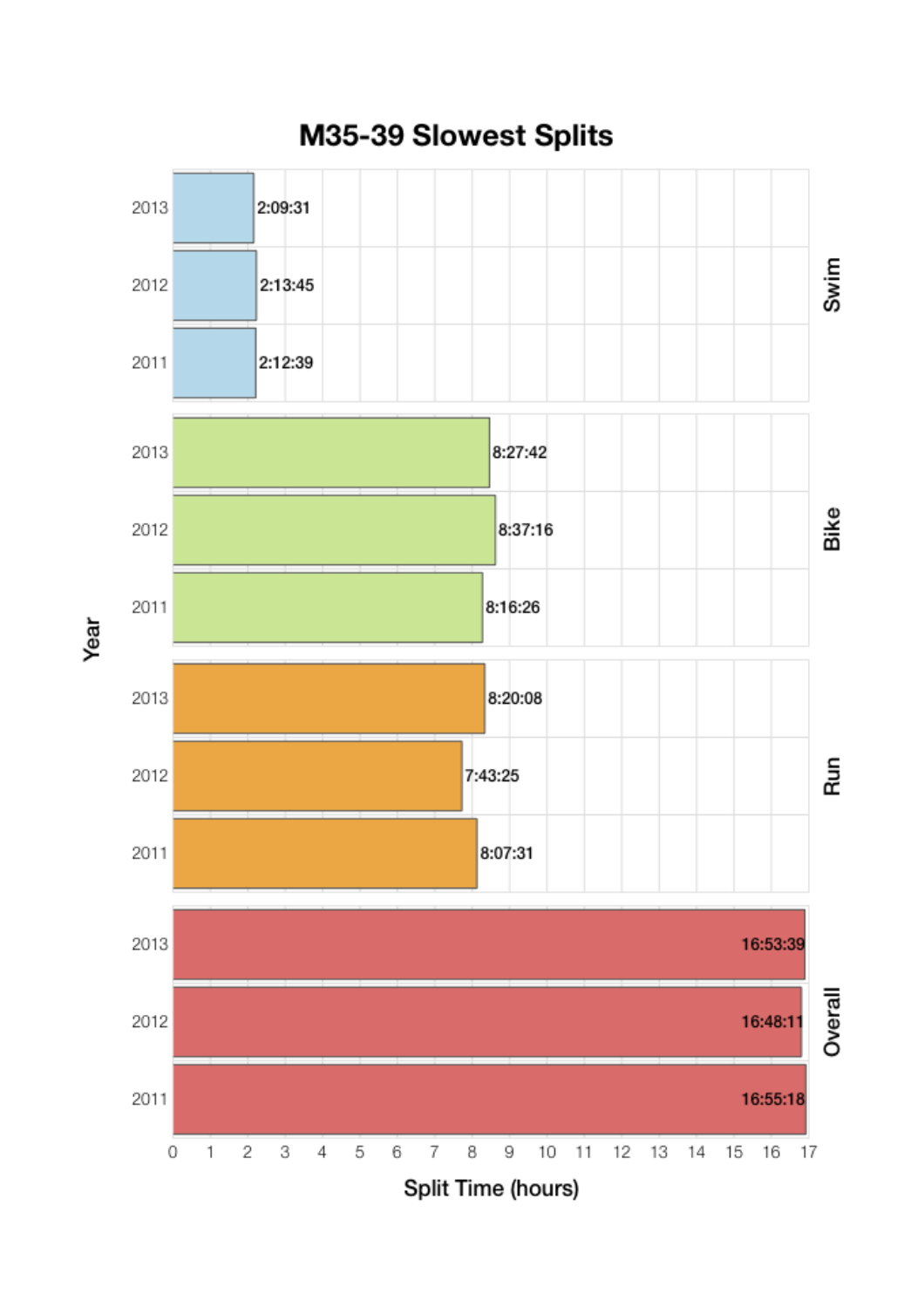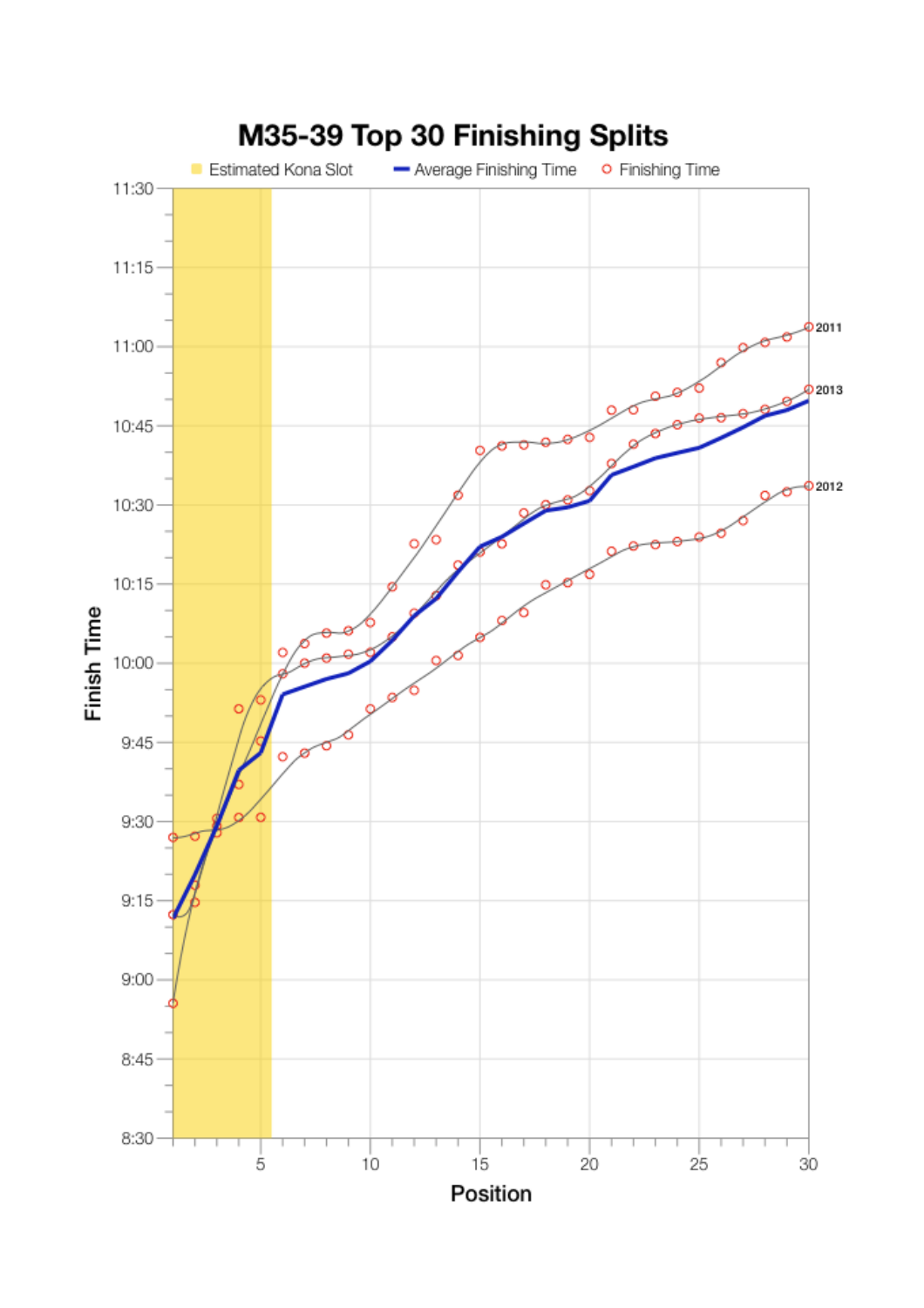## M35-39 Top 10 and Kona Times and Splits

| <b>Summary Statistics</b> |  |
|---------------------------|--|
|---------------------------|--|

| <b>Position</b>                   | <b>Swim Time</b> | <b>Bike Time</b> | <b>Run Time</b> | <b>Overall Time</b> |
|-----------------------------------|------------------|------------------|-----------------|---------------------|
| <b>Average Male Winner</b>        | 0:52:39          | 4:26:55          | 2:50:45         | 8:14:43             |
| <b>Average Female Winner</b>      | 0:53:47          | 5:06:32          | 3:07:36         | 8:54:01             |
| <b>Average 1st Age Grouper</b>    | 1:04:56          | 4:45:51          | 3:15:10         | 9:11:38             |
| <b>Average 2nd Age Grouper</b>    | 1:04:07          | 4:45:47          | 3:24:32         | 9:19:56             |
| <b>Average 3rd Age Grouper</b>    | 1:00:56          | 5:00:15          | 3:21:49         | 9:29:12             |
| <b>Average 4th Age Grouper</b>    | 1:00:47          | 5:01:49          | 3:29:37         | 9:39:43             |
| <b>Average 5th Age Grouper</b>    | 0:58:13          | 5:00:35          | 3:37:38         | 9:43:02             |
| Average 6th Age Grouper           | 1:10:14          | 5:08:24          | 3:31:48         | 9:54:06             |
| Average 7th Age Grouper           | 1:08:40          | 5:02:43          | 3:38:07         | 9:55:34             |
| Average 8th Age Grouper           | 1:06:42          | 5:05:20          | 3:37:40         | 9:57:01             |
| Average 9th Age Grouper           | 1:01:46          | 5:09:27          | 3:39:33         | 9:58:06             |
| Average 10th Age Grouper          | 1:02:14          | 5:01:24          | 3:50:49         | 10:00:22            |
| <b>Kona Qualifier Average</b>     | 1:01:48          | 4:54:51          | 3:25:45         | 9:28:42             |
| <b>Top 10 Age Grouper Average</b> | 1:03:51          | 4:59:52          | 3:32:42         | 9:42:52             |

### **Texas 2013**

| <b>Position</b>               | <b>Swim Time</b> | <b>Bike Time</b> | <b>Run Time</b> | <b>Overall Time</b> |
|-------------------------------|------------------|------------------|-----------------|---------------------|
| <b>Male Winner</b>            | 0:54:54          | 4:29:07          | 2:56:18         | 8:25:06             |
| <b>Female Winner</b>          | 0:54:02          | 4:42:29          | 3:07:27         | 8:49:14             |
| <b>1st Age Grouper</b>        | 1:00:16          | 4:41:26          | 3:25:49         | 9:12:21             |
| 2nd Age Grouper               | 1:01:18          | 4:44:53          | 3:22:23         | 9:14:41             |
| 3rd Age Grouper               | 0:57:45          | 5:03:10          | 3:20:44         | 9:27:51             |
| <b>4th Age Grouper</b>        | 1:07:46          | 5:00:27          | 3:32:56         | 9:51:22             |
| <b>5th Age Grouper</b>        | 0:57:35          | 5:03:27          | 3:44:29         | 9:53:03             |
| 6th Age Grouper               | 1:20:01          |                  |                 | 9:58:00             |
| 7th Age Grouper               | 1:03:11          | 5:15:15          | 3:35:07         | 10:00:01            |
| 8th Age Grouper               | 1:07:49          | 4:57:04          | 3:48:41         | 10:00:59            |
| 9th Age Grouper               | 1:02:19          | 5:11:00          | 3:40:55         | 10:01:43            |
| 10th Age Grouper              | 1:03:03          | 4:57:06          | 3:56:20         | 10:02:04            |
| <b>Kona Qualifier Average</b> | 1:00:56          | 4:54:40          | 3:29:16         | 9:31:51             |
| Top 10 Age Grouper Average    | 1:04:06          | 4:59:18          | 3:36:22         | 9:46:12             |

#### **Texas 2012**

| <b>Position</b>                   | <b>Swim Time</b> | <b>Bike Time</b> | <b>Run Time</b> | <b>Overall Time</b> |
|-----------------------------------|------------------|------------------|-----------------|---------------------|
| <b>Male Winner</b>                | 0:53:36          | 4:25:43          | 2:46:55         | 8:10:44             |
| <b>Female Winner</b>              | 0:53:32          | 4:45:52          | 3:11:09         | 8:54:58             |
| <b>1st Age Grouper</b>            | 1:08:09          | 4:56:15          | 3:15:47         | 9:27:00             |
| <b>2nd Age Grouper</b>            | 1:10:32          | 4:47:31          | 3:22:45         | 9:27:13             |
| 3rd Age Grouper                   | 1:05:32          | 4:59:52          | 3:16:52         | 9:29:10             |
| <b>4th Age Grouper</b>            | 0:56:02          | 5:06:29          | 3:21:36         | 9:30:46             |
| <b>5th Age Grouper</b>            | 1:00:17          | 4:55:53          | 3:27:39         | 9:30:48             |
| 6th Age Grouper                   | 1:04:46          | 4:55:10          | 3:36:06         | 9:42:17             |
| 7th Age Grouper                   | 1:11:41          | 4:49:58          | 3:35:32         | 9:42:58             |
| 8th Age Grouper                   | 0:56:17          | 5:05:13          | 3:36:07         | 9:44:22             |
| 9th Age Grouper                   | 0:58:40          | 5:04:30          | 3:36:46         | 9:46:26             |
| 10th Age Grouper                  | 1:02:47          | 5:10:17          | 3:32:10         | 9:51:21             |
| <b>Kona Qualifier Average</b>     | 1:04:06          | 4:57:12          | 3:20:55         | 9:28:59             |
| <b>Top 10 Age Grouper Average</b> | 1:03:28          | 4:59:06          | 3:28:08         | 9:37:14             |